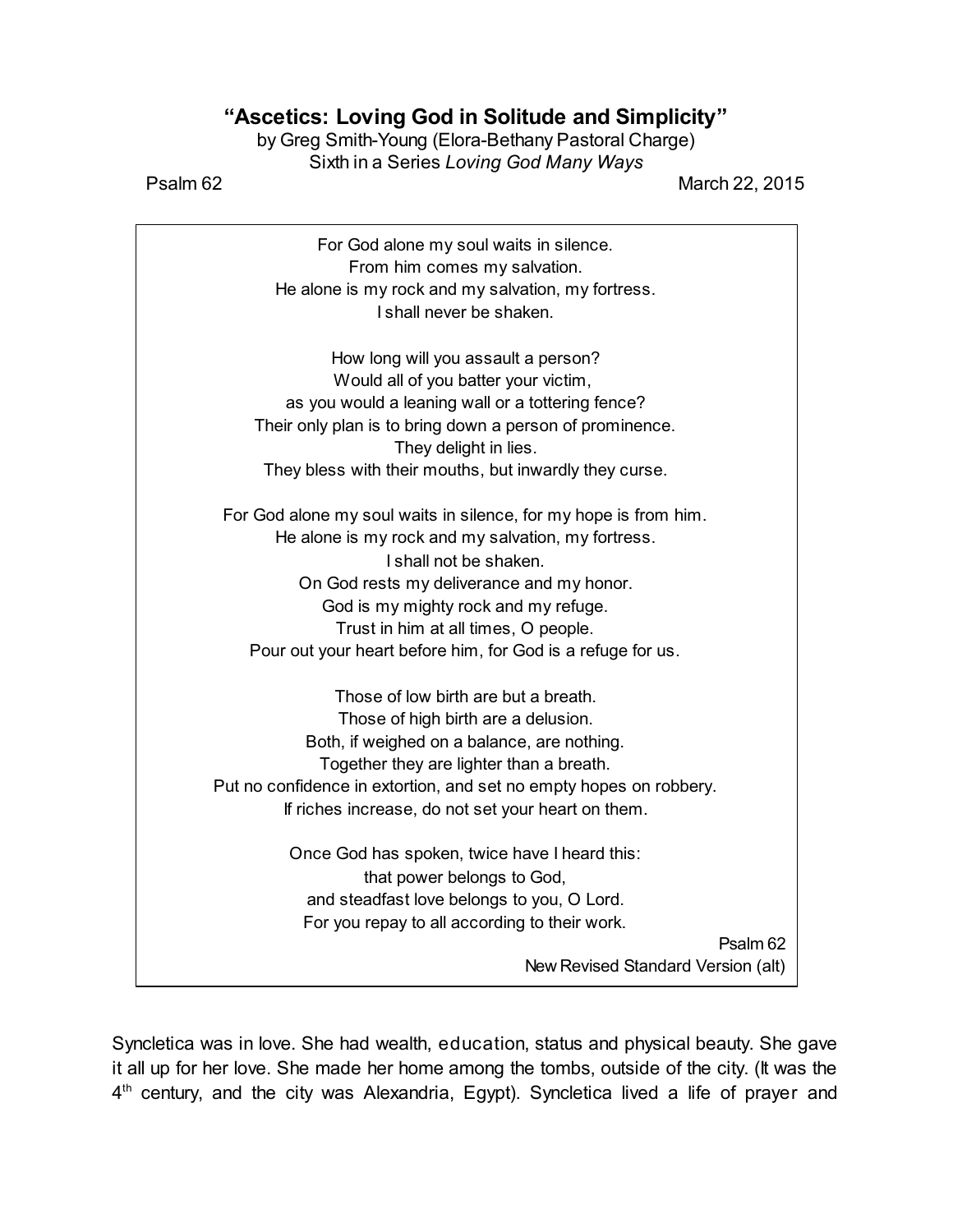hardship. She was drawn to a greater connection, a greater wealth, a greater wisdom, and a greater beauty. Mother Syncletica loved God. Was she crazy?<sup>1</sup>

Francis was in love. He was rich, and a soldier. Yet he was drawn to a greater battle. He renounced his wealth and took to a life of begging. He walked from place to place, and encouraged others to faith and new life. Many joined Francis. He lived a life of prayer, giving, reform and evangelism. Saint Francis loved God. Was he crazy?<sup>2</sup>

We've been celebrating ways of loving God, taking a different one each month. I've put them in your Sunday News.<sup>3</sup> God draws each of us more to some pathways, and less to others. (At the back of the sanctuary is a short questionnaire that can help you clarify your pathways.) Today, our focus is the fifth pathway, **ascetics.** Ascetics love God in solitude and simplicity.

II

Syncletica of Alexandria and Francis of Assisi were ascetics. They are admired. But were they just a bit crazy? Loving God is good, of course. But was their love over-the-top?

Are you an ascetic? Even if you seem normal? Do you feel closest to God when you are alone? Do you value silence in worship? Have you gone on a retreat? Would you enjoy one? Do you keep things simple? Are hard times when you deepen most in your relationship with God? You might be an ascetic.

Jesus went off by himself to pray, especially those forty days in the desert, fasting and wrestling. Our Master said we should pray alone. He assumed we would fast.<sup>4</sup>

**Caregivers** love God by caring for others. **Traditionalists** love God with our ancestors. **Activists** love God by confronting injustice. **Contemplatives** love God through adoration. **Ascetics** love God in solitude and simplicity. **Enthusiasts** love God by engaging mystery and celebration. **Intellectuals** love God with their minds. **Naturalists** love God outdoors. **Sensates** love God by engaging their senses.

<sup>1</sup> [http://en.wikipedia.org/wiki/Desert\\_Mothers](http://en.wikipedia.org/wiki/Desert_Mothers) and [http://en.wikipedia.org/wiki/Syncletica\\_of\\_Alexandria](http://en.wikipedia.org/wiki/Syncletica_of_Alexandria)

<sup>&</sup>lt;sup>2</sup> [http://en.wikipedia.org/wiki/Francis\\_of\\_Assisi](http://en.wikipedia.org/wiki/Francis_of_Assisi)<sup>3</sup> Cany Themas Secret Rethugue: Diseaser

Gary Thomas, Sacred Pathways: Discover Your Soul's Path to God revised edition (Grand Rapids: Zondervan, 2010). Here are short definitions of each.

I've changed the order Thomas presents them, to fit my planned order for this series.

<sup>&</sup>lt;sup>4</sup> For Jesus praying alone, see Mark 1.35, Matthew 14.13 and 14.22-23. Jesus' extended wilderness retreat is recounted in Mark 1.13 and told in more detail in Matthew 4.1-11 and Luke 4.1-13. His teachings on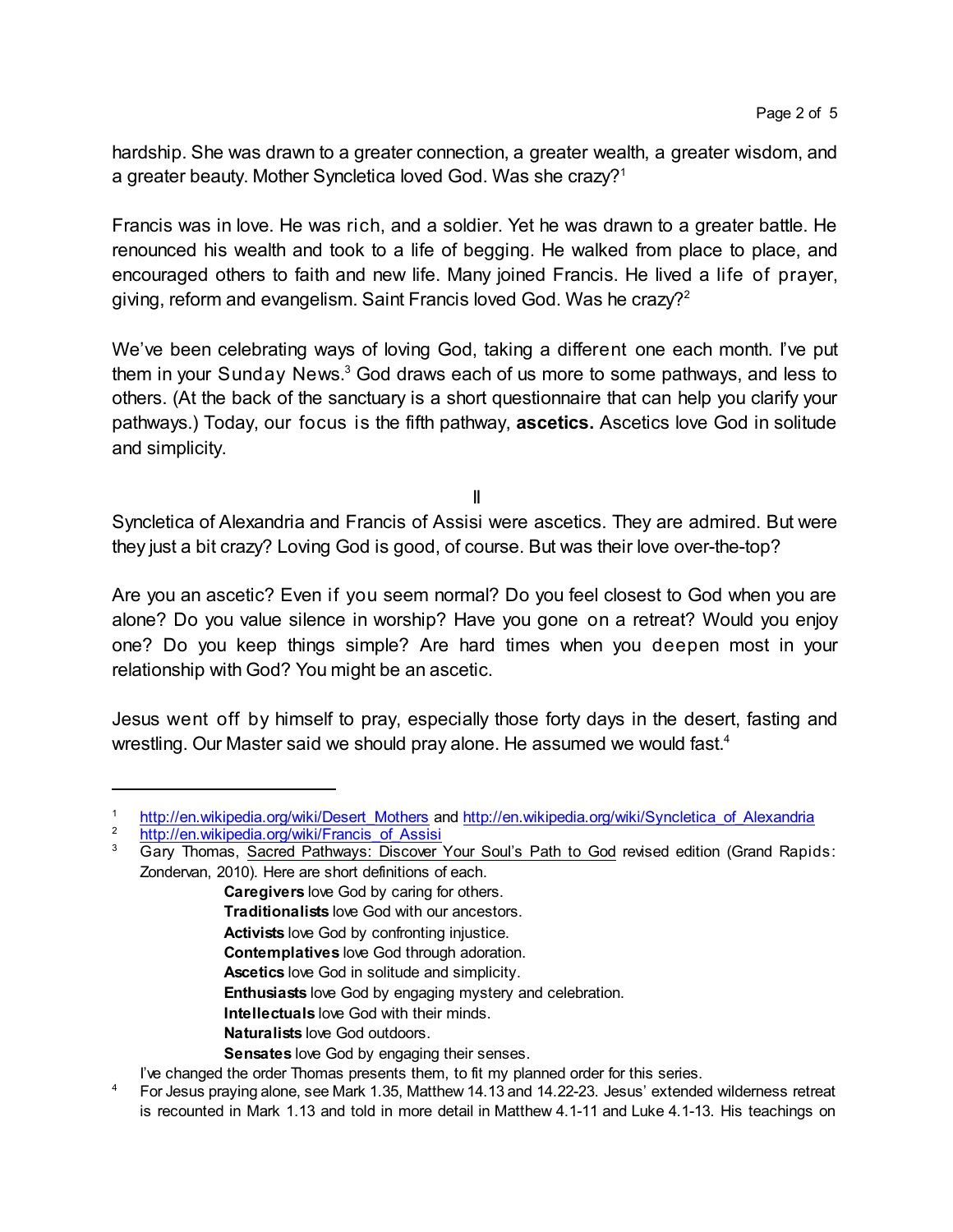We heard Psalm 62. It is attributed to King David; he was *not* an ascetic. Still, it speaks to the ascetic spirit. It praises silence and being alone with God. It battles with foes; for ascetics these can be spiritual and fierce. It rejects luxury. Most of all, it intensely focuses its trust on God.

III

Here are three words for ascetics: alone, harsh, and lack.

## **Alone.**

Ascetics value solitude.Solitude is not the same as loneliness. Nor is it antisocial. Ascetics have less companionship with people, to enjoy more companionship with God.

You don't need to run off to the desert. Susanna Wesley, mother of John and Charles who founded our Methodist tradition, had nineteen children (though nine died in infancy). Her house was busy! She could not get away! So when she needed to be alone with God, she would cover her head with her apron. The kids knew to be quiet. <sup>5</sup> So, how can you create a sense of apart-ness from others and for God in your life?

Gary Thomas says *"it's in those solitary moments that colours regain their brightness, truth regains its clarity, and reality loses its fog. Without some time alone I feel like I've lost my anchor."* 6

## **Harsh**

Ascetics give up comfort. Many of the early ascetics, like Mother Syncletica, went to the desert. Not because it was quiet. For ascetics, the desert was busy and full of action. It gave no place to hide, so you had to face yourself and your temptations.<sup>7</sup> It was a battleground for wrestling with one's demons, maybe the Devil. (Jesus' time in the wilderness fits this perfectly.) Blazing in the day, freezing in the night, and always dry, it was harsh.

Any sand on my boots is left from winter, not the desert. How can we live ascetically? Well, do you experience hardships? When hardships come, ascetics lean into and embrace them. They see it like athletic training. The hardship of exercise builds strength for later competition; the hardships of life strengthen the soul for struggles to come.

prayer are in Matthew 6.5-6. In Matthew 6.16ff he cautions against fasting to gain public approval, but his assumption is nonetheless that his followers will fast.

<sup>5</sup> Thomas, 112.

<sup>6</sup> Ibid, 110.

<sup>&</sup>lt;sup>7</sup> See "The Desert" section at [http://en.wikipedia.org/wiki/Desert\\_Mothers](http://en.wikipedia.org/wiki/Desert_Mothers).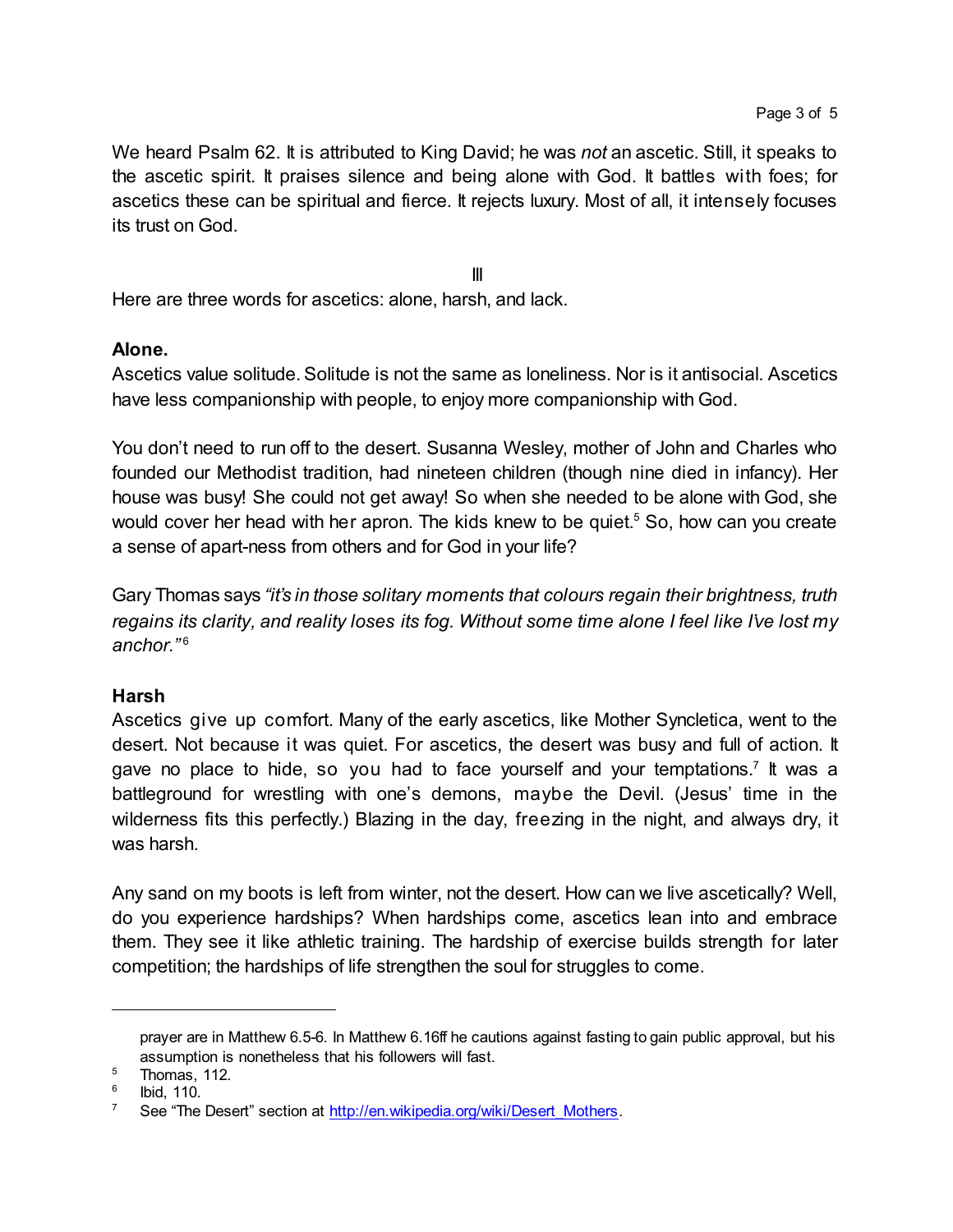## **Lack**

Ascetics have simple clothing, often worn. Their food is spartan, and they fast. It's not that good food and clothing are bad. Ascetics realize that "the finer things" take effort. They devote their efforts instead to a luxurious pursuit of God.<sup>8</sup>

Does God demand it? No! Does a spouse demand to be treated to dinner? Or jewellery? Or gifts? If they do demand, they might get them. But gifts are best when not demanded. When he was writing about ascetics, G. K. Chesterton said, *"It was because the thing* [the sacrifice] *was not demanded that it was done."* Ascetics' simplicity is their un-demanded gift to God.<sup>9</sup>

Are ascetics gloomy? Again, listen to Chesterton:

*. . . Francis of Assisi certainly was ascetical and certainly was not gloomy. He devoured fasting as a man devours food. He plunged freely after poverty as men have dug madly for gold. And it is precisely the positive and passionate quality of this part of his personality that is a challenge to the modern mind in the whole problem of the pursuit of pleasure.*<sup>10</sup>

Ascetics challenge us. They make us think hard about what life is all about. This spiritual pathway is counter-cultural.<sup>11</sup> We are mad about keeping connected; ascetics value solitude. We strive for comfort and ease; ascetics treasure austerity. Our culture trains us to want more; ascetics love the less.

 $N$ 

I've known Jenn since she was young. She came to our youth group, we're friends with her family, and I've been blessed to watch Jenn grow in her knowledge, trust and commitment to Jesus.

Almost two years ago, Jenn married Nathan. They've been writing about courtship, engagement and now marriage, and what they are learning about following Jesus. Her latest reflection is about Lent.<sup>12</sup> I don't know if Jenn is an ascetic, but her words are wise.

*[How] do we prepare our hearts to love and to be loved by Christ? I think it's a lot like*

<sup>8</sup> "Ascetics are 'strict' only because they want to reserve a major portion of their lives for their passionate pursuit of God." Thomas, 114.

<sup>9</sup> Ibid.

<sup>10</sup> Ibid.

 $11$  Thomas, 108.

<sup>12</sup> [www.sacramentallove.com/2015/02/15/lent-the-pangs-of-love](http://www.sacramentallove.com/2015/02/15/lent-the-pangs-of-love)